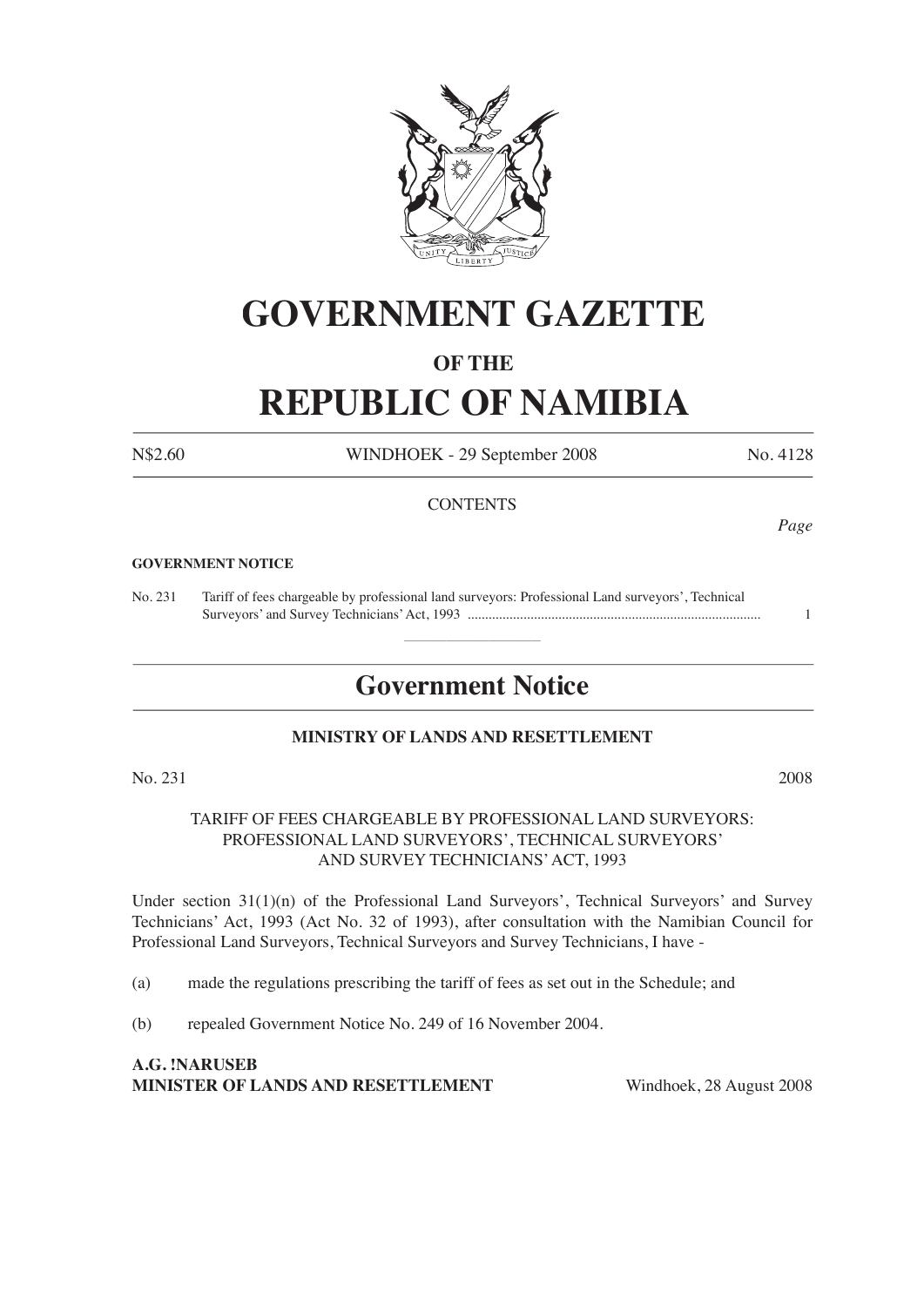#### SCHEDULE

#### **Basic area fees**

**1.** (1) Subject to subregulations (2) and (3), the fees for the survey of one or more pieces of land included in the same survey, which are surveyed at the same time and do not have more than six boundaries, shall be, according to extent -

- (a) those shown in Table A opposite the relevant number of pieces of land specified in Column 1 and under the extent of the relevant piece or pieces of land specified in Column 2; or
- (b) those shown in Table B under the relevant number of pieces of land in Column 2 opposite the extent of the piece in Column 1,

and the fee per piece of land which exceeds any number specified in Column 1 of Table A, but not the next higher number so specified, is an amount equal to the proportionate fee prescribed for the number which is so exceeded:

#### TABLE A

#### FEES FOR SURVEY OF PIECES OF LAND UP TO 20 000 M2 IN EXTENT

| <b>COLUMN1</b>                                                | <b>COLUMN 2</b>                                               |                 |                 |                   |                  |                    |                     |
|---------------------------------------------------------------|---------------------------------------------------------------|-----------------|-----------------|-------------------|------------------|--------------------|---------------------|
| Number of pieces of<br>land                                   | Fee for each piece of land according to area in square metres |                 |                 |                   |                  |                    |                     |
|                                                               | 300 or<br>less                                                | $301$ to<br>400 | $401$ to<br>600 | $601$ to<br>1 000 | 1001 to<br>1 500 | 1501 to<br>4 0 0 0 | $4001$ to<br>20 000 |
|                                                               | N\$                                                           | $N\$            | N\$             | $N\$              | N\$              | $N\$               | N\$                 |
| 1                                                             | 3192                                                          | 3564            | 3733            | 3997              | 4314             | 4864               | 4927                |
| $\overline{2}$                                                | 2153                                                          | 2409            | 2543            | 2725              | 2924             | 3063               | 3292                |
| 3                                                             | 1620                                                          | 1809            | 1923            | 2079              | 2273             | 2509               | 2708                |
| $\overline{4}$                                                | 1421                                                          | 1589            | 1698            | 1837              | 2002             | 2182               | 2340                |
| 5                                                             | 1285                                                          | 1446            | 1551            | 1698              | 1827             | 1986               | 2117                |
| 10                                                            | 1040                                                          | 1186            | 1258            | 1355              | 1501             | 1737               | 1861                |
| 20                                                            | 934                                                           | 1068            | 1133            | 1234              | 1354             | 1558               | 1702                |
| 50                                                            | 757                                                           | 908             | 994             | 1105              | 1234             | 1434               | 1551                |
| 100                                                           | 689                                                           | 858             | 943             | 1068              | 1180             | 1394               | 1512                |
| 250                                                           | 592                                                           | 779             | 864             | 994               | 1096             | 1373               | 1484                |
| 500                                                           | 480                                                           | 676             | 765             | 900               | 1017             | 1350               | 1438                |
| 1000                                                          | 410                                                           | 613             | 718             | 843               | 955              | 1325               | 1410                |
| Additional<br>for<br>each<br>piece of<br>than<br>more<br>1000 | 374                                                           | 558             | 654             | 780               | 888              | 1247               | 1325                |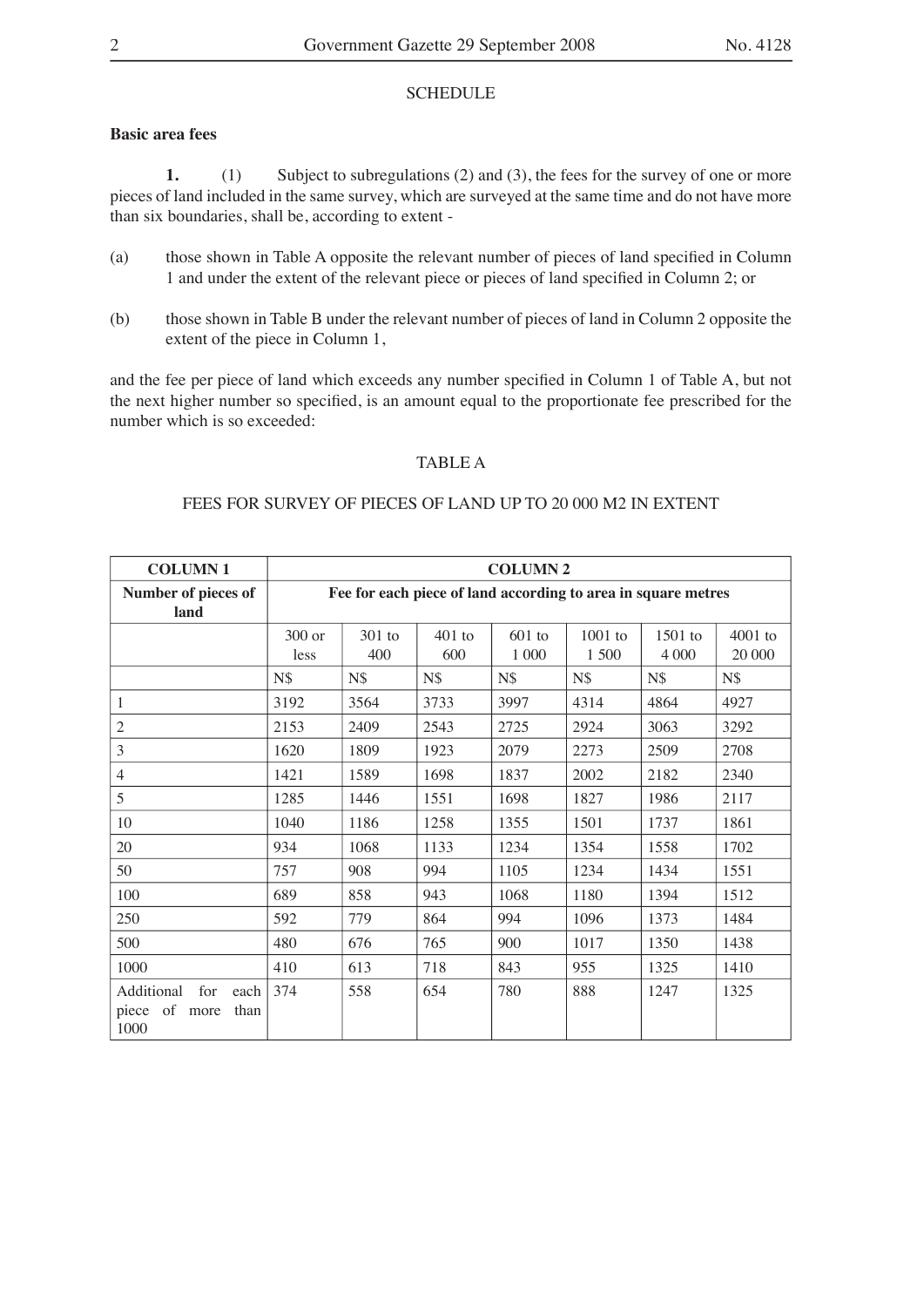#### TABLE B

#### FEES FOR THE SURVEY OF PIECES OF LAND MORE THAN 2HA IN EXTENT

| <b>COLUMN1</b>                               | <b>COLUMN 2</b>                                             |       |              |       |             |                          |  |
|----------------------------------------------|-------------------------------------------------------------|-------|--------------|-------|-------------|--------------------------|--|
| Areas of pieces of land in<br>hectares       | Fee for each piece of land according to number              |       |              |       |             |                          |  |
|                                              | One                                                         | Two   | <b>Three</b> | Four  | <b>Five</b> | <b>More</b><br>than five |  |
|                                              | <b>N\$</b>                                                  | N\$   | <b>N\$</b>   | N\$   | <b>N\$</b>  | <b>N\$</b>               |  |
| More than 2 but not more than 5              | 5466                                                        | 4003  | 3507         | 3249  | 3097        | 2431                     |  |
| More than 5 but not more than 10             | 5756                                                        | 4310  | 3822         | 3568  | 3412        | 2747                     |  |
| More than 10 but not more than 25            | 6043                                                        | 4627  | 4147         | 3894  | 3739        | 3076                     |  |
| More than 25 but not more than 50            | 6317                                                        | 4947  | 4476         | 4225  | 4066        | 3400                     |  |
| More than 50 but not more than<br>100        | 6603                                                        | 5243  | 4775         | 4532  | 4381        | 3721                     |  |
| More than 100 but not more than<br>200       | 7377                                                        | 6125  | 5698         | 4784  | 4784        | 4784                     |  |
| More than 200 but not more than<br>300       | 8163                                                        | 6890  | 6390         | 5180  | 5180        | 5180                     |  |
| More than 300 but not more than<br>500       | 8924                                                        | 7499  | 6910         | 5574  | 5574        | 5574                     |  |
| More than 500 but not more than<br>750       | 9705                                                        | 8115  | 7438         | 5974  | 5974        | 5974                     |  |
| More than 750 but not more than<br>1000      | 10485                                                       | 8699  | 7962         | 6368  | 6368        | 6368                     |  |
| More than 1 000 but not more than<br>1500    | 11260                                                       | 8515  | 8515         | 8515  | 8515        | 8515                     |  |
| More than 1 500 but not more than<br>2 000   | 12025                                                       | 9060  | 9060         | 9060  | 9060        | 9060                     |  |
| More than 2 000 but not more than<br>3 0 0 0 | 12807                                                       | 9618  | 9618         | 9618  | 9618        | 9618                     |  |
| More than 3000 but not more than<br>5000     | 13583                                                       | 10155 | 10155        | 10155 | 10155       | 10155                    |  |
| More than 5 000 but not more than<br>7 500   | 14352                                                       | 10705 | 10705        | 10705 | 10705       | 10705                    |  |
| More than 7 500 but not more than<br>10 000  | 15123                                                       | 11242 | 11242        | 11242 | 11242       | 11242                    |  |
| More than $10000$                            | N\$557: for every additional 1 000 hectares or part thereof |       |              |       |             |                          |  |

(2) For the purposes of Table A, a fraction of a square metre is deemed to be a full square metre.

- (3) The fees prescribed in subregulation (1) -
- (a) include, subject to the other provisions of these regulations, the costs of
	- (i) supplying survey records in terms of these regulations;
	- (ii) a reasonable amount of additional computation to verify the positions of the beacons of the land under survey;
	- (iii) preparing and supplying prescribed reports and certificates;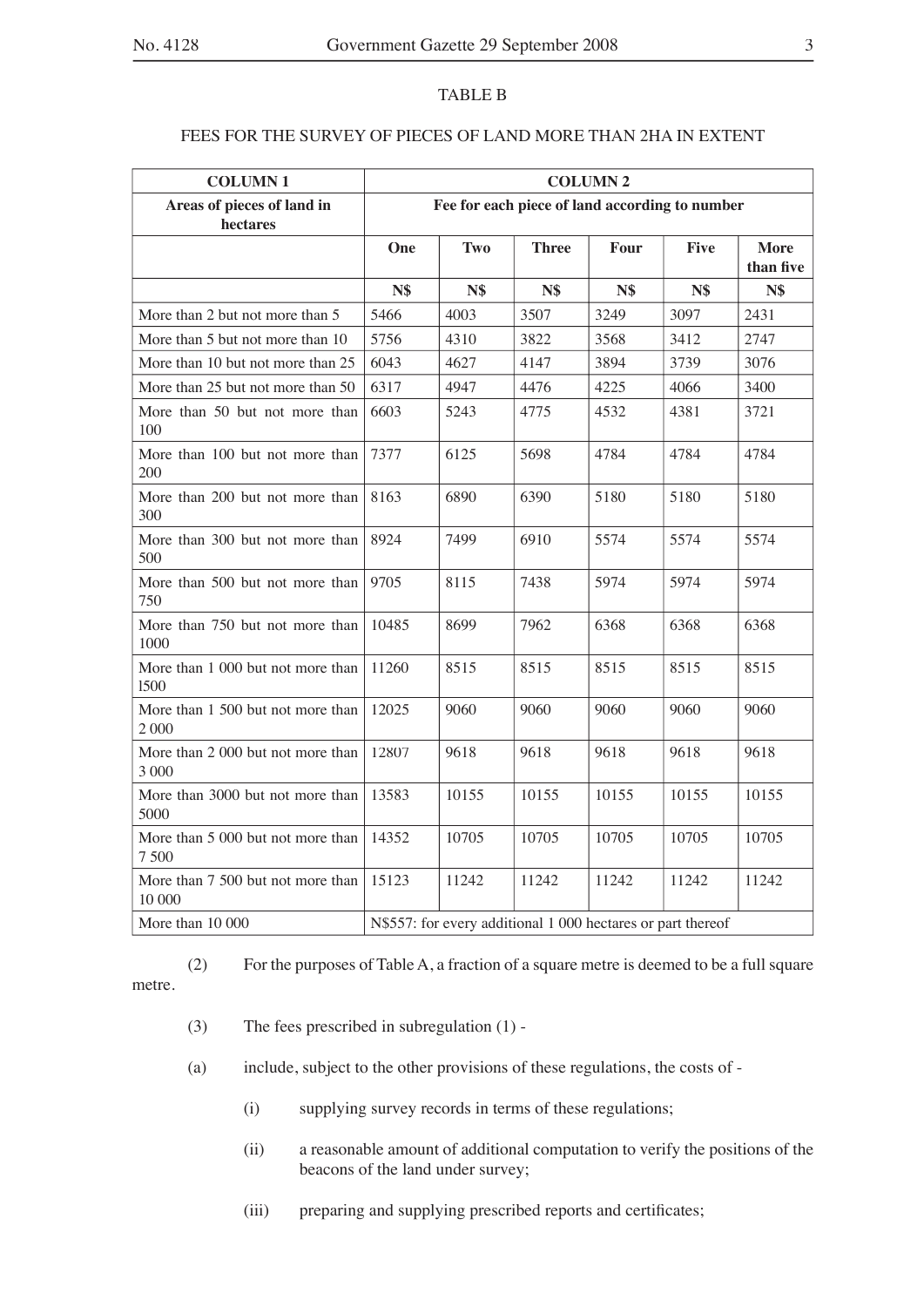- (iv) preparing, lodging with the Surveyor-General, and supplying diagrams and general plans in the form and number prescribed for registration: Provided that when a general plan consists of ten or less figures, a fee for such general plan shall be made in terms of regulation 9;
- (v) supplying and erecting new beacons and permanently marking main survey stations;
- (vi) preparing and supplying any agreement regarding beacons as may be required, but shall not include obtaining the signatures of land owners on such agreement;
- (vii) locating and verifying existing beacons, stations and reference marks where such beacons, stations and reference marks have not been destroyed, obliterated or covered;
- (viii) basing the survey on trigonometric stations and reference marks;
- (ix) testing the alignment of existing beacons when terminals do not have to be fixed, but excluding replacing beacons on line;
- (x) placing new beacons on an existing boundary;
- $(xi)$  pointing out beacons and boundaries in the course of field work;
- $(xii)$  transport in the course of field work;
- (xiii) supplying normal labour;
- (xiv) reasonable time devoted to receiving and perusing instructions for the survey;
- $(b)$  are, for each piece of land of 20 000 square metres or less which is a regular figure, the fees prescribed in Table A in subregulation (1), but are reduced by 10 per cent for those regular figures exceeding ten in number: Provided that the ten regular figures to which the reduction does not apply are the smallest regular figures;
- (c) may not be reduced merely for the reason that diagrams are not required for registration;
- (d) when it is necessary to embed the centre-mark of a beacon in concrete, as prescribed, are increased by N\$106 per beacon;
- (e) when a beacon consists of an iron standard weighing approximately three kilograms per metre or a 20 millimetre iron peg or galvanised iron pipe at least 600 millimetres long, driven in vertically and projecting not more than 150 millimetres above the surface of the ground, are increased by N\$127 per beacon;
- (f) when the beacon consists of a solid stone or concrete block, 900 millimetres in length and 225 square centimetres in cross-section, firmly planted in the ground to a depth of at least 600 millimetres, are increased by N\$299 per beacon;
- (g) when in the survey of rural land two or more witness marks are placed in respect of each beacon, which witness marks shall consist of 10 millimetre iron pegs 450 millimetres long, driven in below the surface of the ground and at a distance of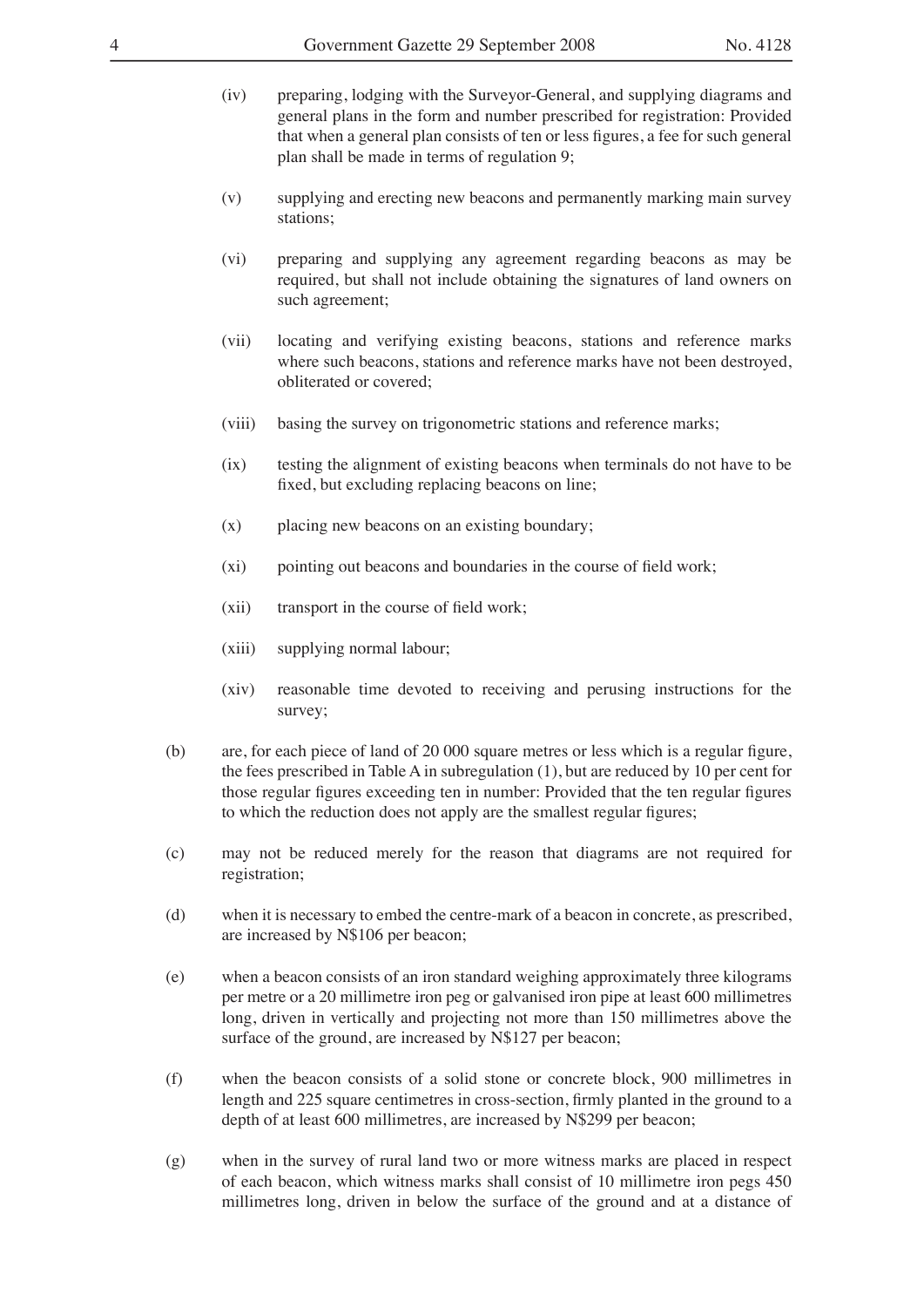- (h) in the survey of pieces of land of different areas, are derived for an individual piece of land from its area at a fee which would be applicable if all the pieces were of the same size: Provided that when two or more pieces of land are being surveyed and one or more of such pieces of land exceed 2 hectares in extent and one or more are less than 2 hectares in extent, the fees for one of the larger or largest areas are made in accordance with the first column of fees in Column 2 of Table B in subregulation (1);
- (i) are, for each straight dividing wall of a dwelling which forms a common boundary, increased by N\$207 for each abutting erf concerned;
- (j) are, for each staggered dividing wall of a dwelling which forms a common boundary, increased by N\$416 for each abutting erf concerned;
- (k) are, for each servitude endorsement on a set of diagrams or general plans, increased by N\$75;
- (1) are, for each component clause of a set of consolidated diagrams prepared by a land surveyor, increased by N\$75;
- (m) are, when a number of properties represented on separate diagrams are surveyed for subdivisional or servitude purposes, increased by N\$342 for the second and each subsequent property so surveyed;
- (n) are, for the survey of additional boundaries exceeding six in number, increased by 10 per cent for each of ten such additional boundaries and thereafter by 5 per cent for each further additional boundary: Provided that the line joining an unbeaconed point with an indicatory beacon is not deemed to be a boundary for the purpose of these regulations;
- (o) are, in the survey of more than one piece of land in a township, increased by 25 per cent for each piece of land -
	- (i) which is larger than 4 000 square metres;
	- (ii) which is entirely surrounded by roads; and
	- (iii) which is not subdivided into erven.

(4) Except as provided in regulations 4 and 10, no fee is charged for the survey of any road area for which registration as a separate property is not required and which is created in the survey of one or more pieces of land.

(5) No fee is charged for the survey of the outside figure represented on a general plan, unless a diagram of such figure is required for registration, in which case the fees for the outside figure is charged as a separate survey.

(6) In the survey of more than one thousand pieces of land of different areas a township, the fee for the smallest piece of land is derived from the lowest tariff of Table A in subregulation (1) applicable to such pieces of land.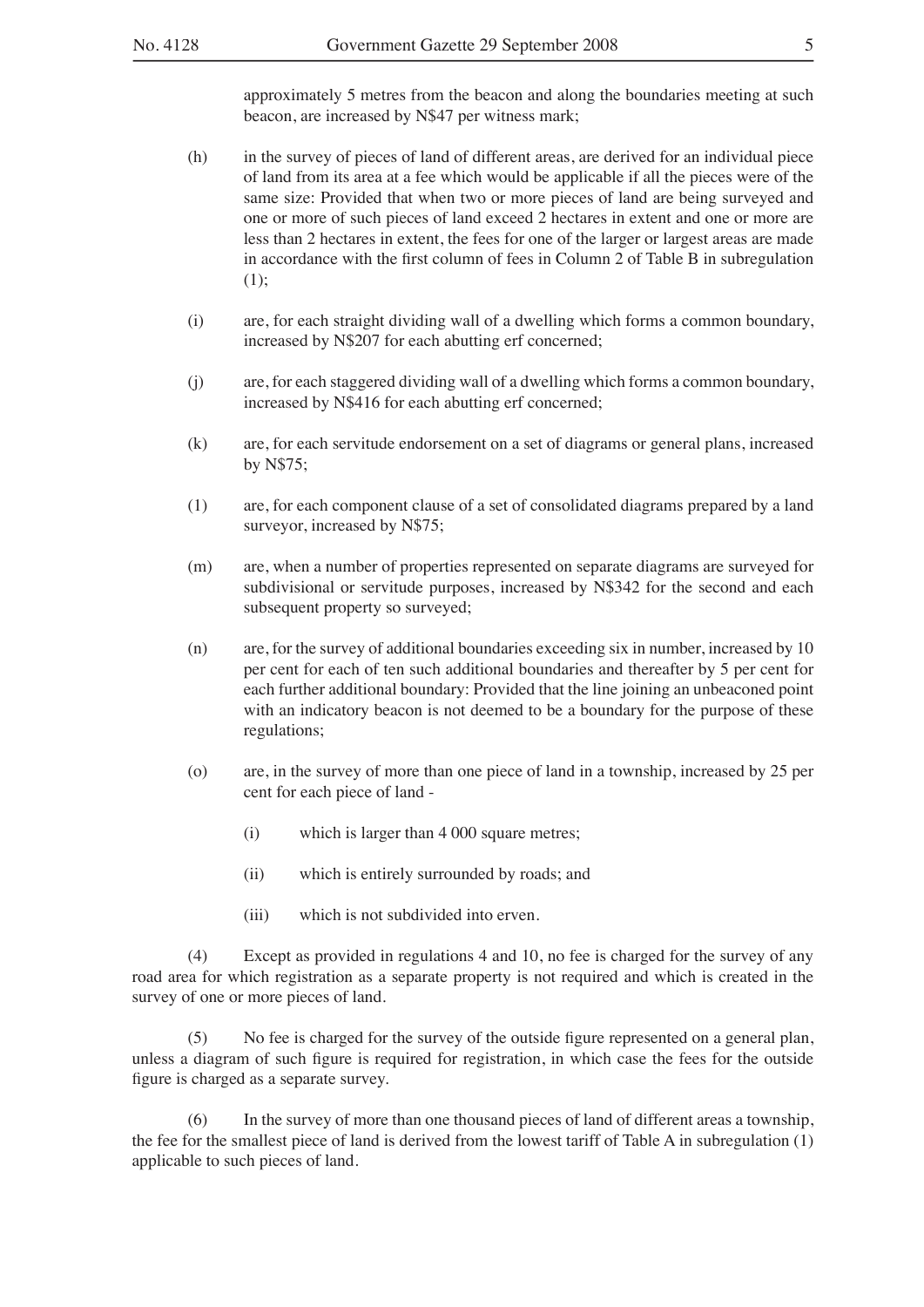#### **Location and replacement of beacons**

**2.** (1) For the location or replacement of beacons of a property in a township, fees are charged in terms of either regulation 1, 11 or 14, whichever is the lesser.

(2) For the survey of a property where abnormal circumstances beyond the control of the land surveyor are present, the fees charged in terms of regulation 1 may be increased by a maximum of 85 per cent and that no fees is charged in terms of regulation 13.

#### **Official co-ordinate values**

**3.** The fees prescribed in regulation 1(1) are reduced by 5 per cent for each beacon to which an official co-ordinate value has been assigned: Provided that -

- (a) no reduction is made when it is necessary to redetermine or to verify the position of such beacon;
- (b) the total amount by which such fees are reduced does not exceed 50 per cent.

#### **Remaining extent**

**4.** If it is necessary to survey the remaining extent of a piece of land being subdivided in order to ascertain its area, all fees prescribed in regulations 1 and 3 apply to the area of such remaining extent as if it were one of the subdivisions.

#### **Definition of given area**

**5.** The fees for computing the position and placing of a beacon to define a given area that exceeds 2 hectares in extent are 10 per cent of the fees prescribed in Table B in regulation 1.

#### **Connections**

- **6.** For each of -
- (a) the two distances between the two suitably situated beacons of the land being subdivided and two beacons of the subdivision, when no rectilinear boundary of a subdivision coincides in whole or in part, with a boundary of the land being subdivided; and
- (b) the lengths of the two sides of the remaining extent along the boundary on either side of the subdivision as well as the co-ordinates of the corresponding terminals and the distances from the aforementioned terminals or from the beacons of the subdivision on that boundary, when a rectilinear boundary of a subdivision coincides in whole or in part with a boundary of the land being subdivided,

the fees for connections are charged as indicated for the distance in Table C: Provided that -

- (i) no distance is charged for more than once;
- (ii) no fee is charged if the desired information can be obtained from a previous survey;
- (iii) the fee is charged once only when two or more contiguous subdivisions are surveyed at the same time;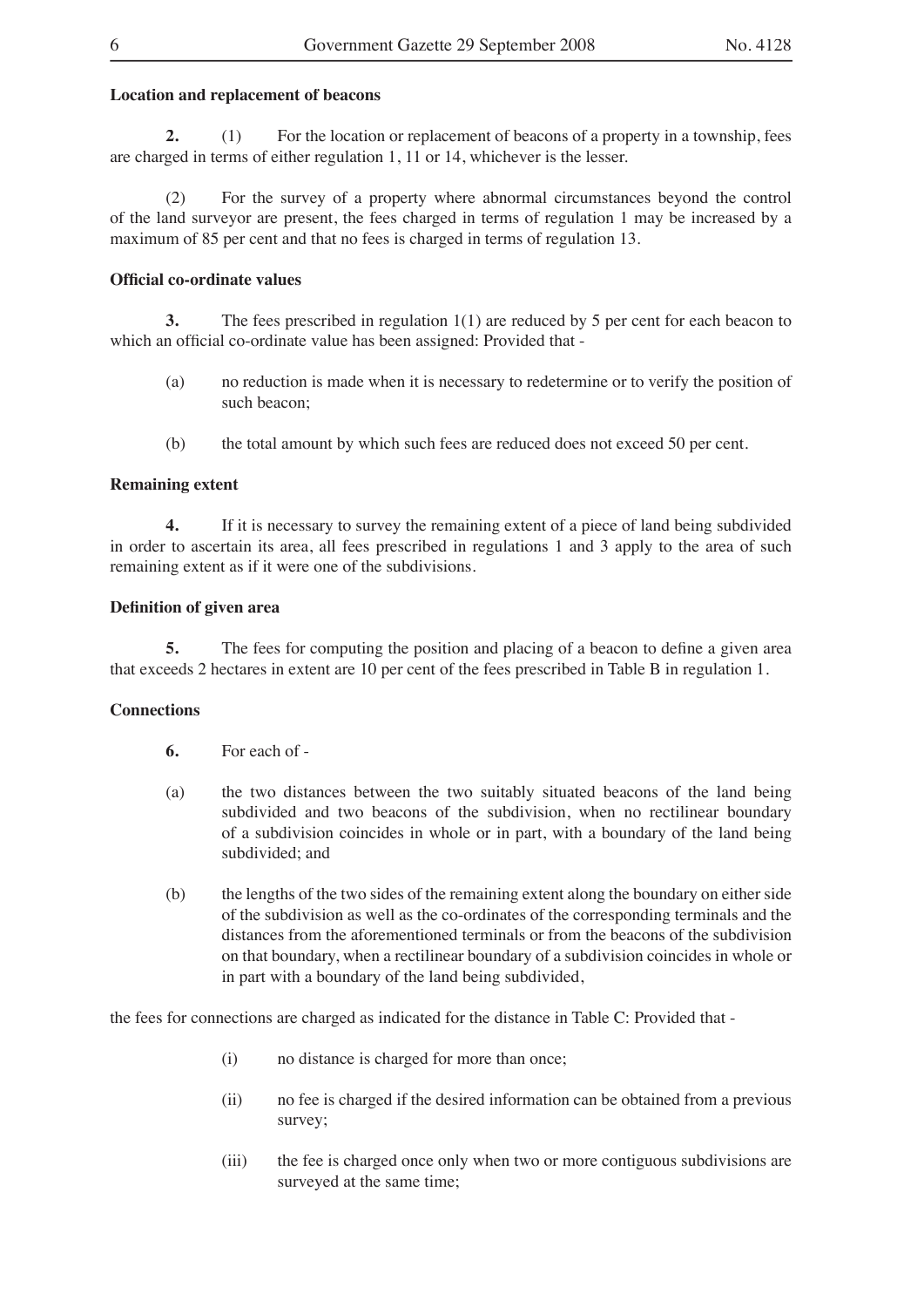- (iv) no fee is charged for connections to terminal beacons, the positions of which can be adopted from previous surveys;
- (v) no fee is charged when it is not prescribed that connecting data be shown on a diagram.

#### TABLE C

#### FEES FOR CONNECTIONS

| <b>Metres</b>                        | N\$                                                                                                              |
|--------------------------------------|------------------------------------------------------------------------------------------------------------------|
| 50 and less                          | 416                                                                                                              |
| More than 50 but not more than 500   | 836                                                                                                              |
| More than 500 but not more than 1000 | 1250                                                                                                             |
| More than 1 000                      | 1250 plus N\$42 for every 100 metres or part thereof<br>in excess of 1 000 metres, with a maximum of<br>N\$4173. |

#### **Curvilinear boundaries**

**7.** (1) For surveying the high-water mark of the sea, the fee is N\$153 for every 50 metres or part thereof plus an initial fee of N\$312 for each subdivision of the land which is being surveyed and abuts on the high-water mark.

(2) For surveying both banks of a river in order to determine the middle, the fee is N\$214 for every 50 metres of the river or part thereof plus an initial fee of N\$312 for each subdivision of the land, which is being surveyed and abuts on the curvilinear boundary.

(3) For surveying a curvilinear boundary, other than a curvilinear boundary referred to in subregulation (1) or (2), the fee is N\$106 for every 50 metres or part thereof in addition to an initial fee of N\$312 for each subdivision of the land which is being surveyed and abuts on the curvilinear boundary.

(4) A land surveyor may not charge a second time for the survey of a curvilinear boundary if the desired information can be obtained from a previous survey: Provided that any work that may be necessary to enable the land surveyor to use such information is charged for in accordance with regulation 14.

#### **Diagrams, endorsements and prints**

**8.** (1) Subject to regulation 1(3)(a)(iv), the fees which are charged for the preparation of a diagram are -

- (a) N\$207 for a diagram of six sides or less without co-ordinates and N\$11 for each additional side above six;
- (b) N\$270 for a diagram of six sides or less with co-ordinates and N\$15 for each additional side above six;
- $(c)$  for consolidated diagrams the fees prescribed in paragraph (a) or  $(b)$ , and in addition N\$75 is charged for each component clause of the consolidation.

(2) For each servitude endorsement on a diagram or general plan, a fee of N\$75 is charged.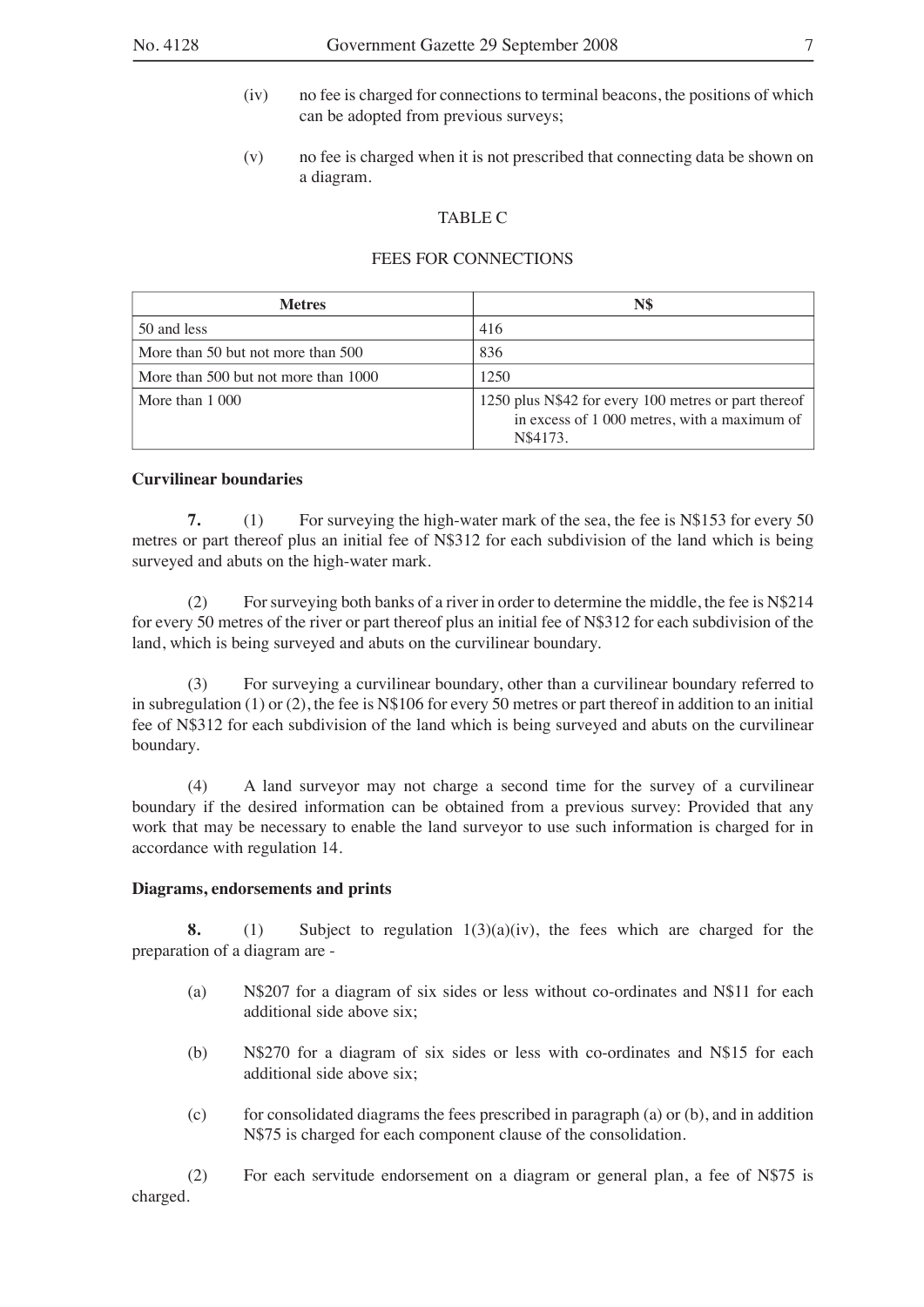(3) For providing prints of diagrams suitable for registration a fee of N\$28 per 1 000 square centimetres or part thereof is charged.

#### **General plans**

**9.** (1) Subject to regulation  $1(3)(a)(iv)$ , the fees which is charged for the preparation of a general plan are -

(a)  $N$1702$  for a general plan with any number of figures up to ten figures;

 $(b)$  N\$288 for every additional figure up to fifty additional figures;

 $(c)$  N\$78 for every additional figure above fifty additional figures.

(2) For providing additional copies of a general plan suitable for registration purposes a fee equal to that of the printing costs plus 50 per cent is charged.

#### **Servitudes**

**10.** (1) Subject to regulation 1(3)(a), (d), (e), (f) and (g) and regulations 6, 11, 12 and 13, the basic fee for the survey of existing visible power line is the amount indicated against the relevant distance in Table D.

#### TABLE D

### FEES FOR SURVEYING POWER LINE

| Distance between consecutive bend points of power | <b>N\$</b> |
|---------------------------------------------------|------------|
| line in metres                                    |            |
| 20 or less                                        | 1554       |
| More than 20 but not more than 50                 | 1865       |
| More than 50 but not more than 100                | 2036       |
| More than 100 but not more than 150               | 2 1 6 0    |
| More than 150 but not more than 250               | 2 2 8 3    |
| More than 250 but not more than 350               | 2457       |
| More than 350 but not more than 500               | 2652       |
| More than 500 but not more than 750               | 2979       |
| More than 750 but not more than 1000              | 3 2 6 3    |
| More than 1 000 but not more than 1500            | 3 707      |
| More than 1500 butnotmorethan2000                 | 4198       |
| More than 2 000 but not more than 3 000           | 4773       |
| More than 3 000 but not more than 4 000           | 5 3 9 7    |
| More than 4 000 but not more than 5 000           | 5948       |
| More than 5 000 but not more than 7 500           | 6 5 6 9    |
| More than 7 500 but not more than 10 000          | 7448       |
| More than 10 000 but not more than 12 500         | 8432       |
| More than 12 500 but not more than 15 000         | 9 2 1 1    |
| More than 15 000 but not more than 20 000         | 10 247     |
| More than 20 000 but not more than 30 000         | 11466      |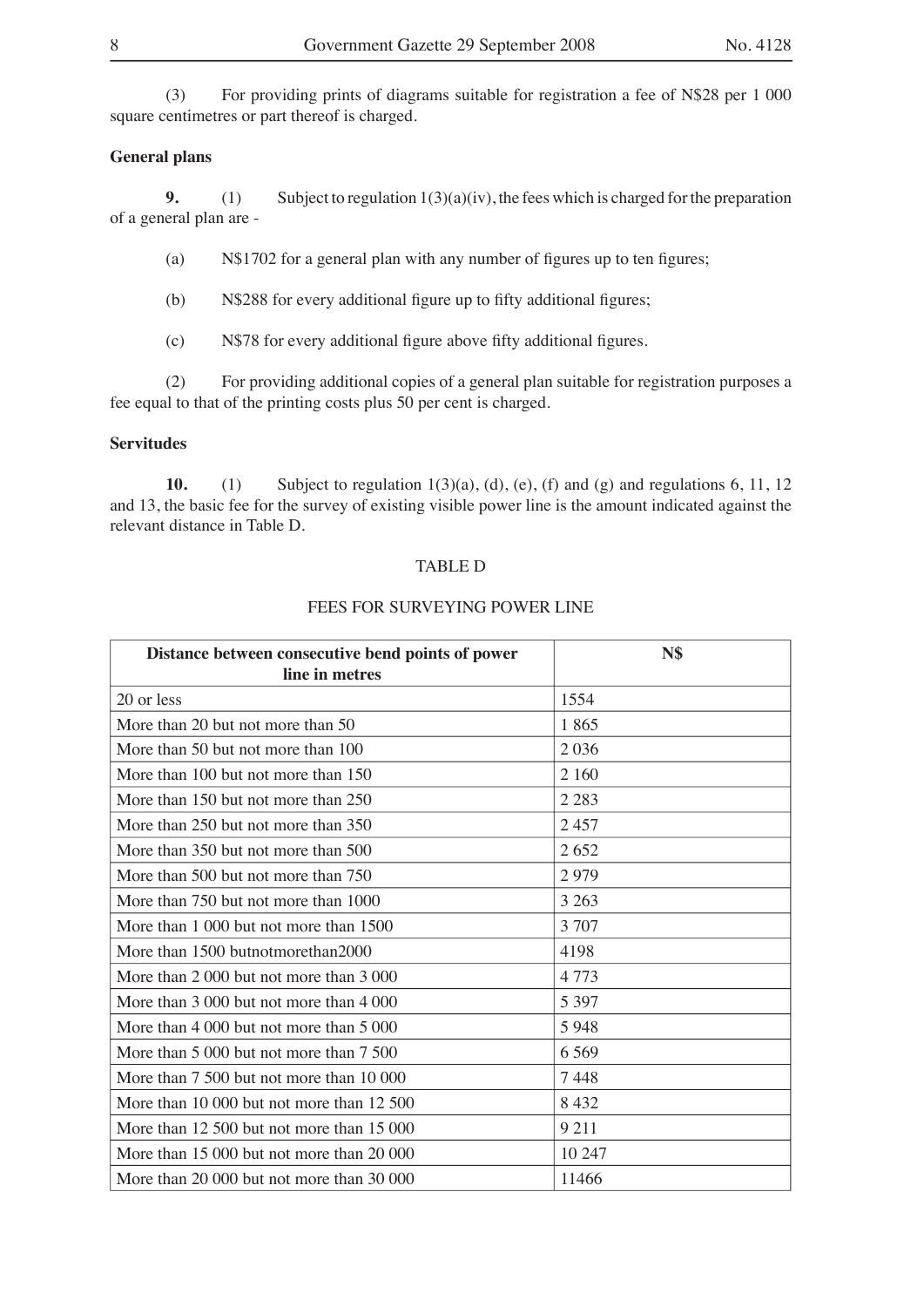| More than $30000$ . | 11 466 plus N\$1 099 for every   |
|---------------------|----------------------------------|
|                     | 10 000 metres or part thereof in |
|                     | $\vert$ excess of 30 000 metres. |

(2) In the case of two or more adjacent power lines represented on the same servitude diagram, the fee for the survey of each additional line after the first line is  $N$186$  per bend for calculating the distances only and N\$388 per bend for calculating the distances and beaconing the power line.

(3) For each property affected by the servitude for which a separate servitude diagram is required, an additional fee of N\$429 is charged.

(4) In respect of all other property beacons necessarily determined during the course of the survey, the fee is as for the connection fees according to Table C in regulation 6 for the distance from each such beacon to the nearest power line bend point included in the survey.

(5) The basic fee for the survey of a line to be represented on a separate servitude diagram is the fee prescribed in regulation 1 for the area of a square piece of land, one side of which is equal to one quarter of the length of such line: Provided that -

- (a) all other fees and reductions prescribed in these regulations apply as if the line represented one or more boundaries of a piece of land; and
- (b) such length is taken as being the distance along such line between the property boundaries for which connecting data are normally considered necessary by the Surveyor-General.

(6) When two or more adjacent lines are represented on the same servitude diagram, the fee for the survey of each additional line after the first line is 35 per cent of the fee prescribed in subregulation (5).

(7) The fees prescribed in regulation 1 apply to the survey involving the beaconing of a servitude area when it is essential to represent such area on a separate servitude diagram: Provided that, when such area affects more than one contiguous property, each section of such area which is necessarily beaconed is considered to be a separate piece of land.

(8) A servitude combined with a subdivision and represented on a subdivisional diagram when such servitude lies outside the boundaries of the subdivision, the fees contemplated in subregulations (5), (6) and (7) are charged.

(9) A servitude combined with a subdivision and represented on a subdivisional diagram is considered to be an inherent part of such subdivision when such servitude lies within the boundaries of the subdivision, and the fees prescribed in these regulations apply to the survey of such servitude: Provided that all additional beacons necessarily placed to define the limits of the servitude, is charged, as if they were additional sides.

(10) The fees prescribed in regulation 8 is charged when the servitude concerned is defined by a curvilinear line.

(11) For servitude surveys for which the Surveyor-General has allowed the same procedures to be adopted which are prescribed for existing visible power line servitudes, the fees to be charged are the fees prescribed in subregulations  $(1)$ ,  $(2)$ ,  $(3)$  and  $(4)$ .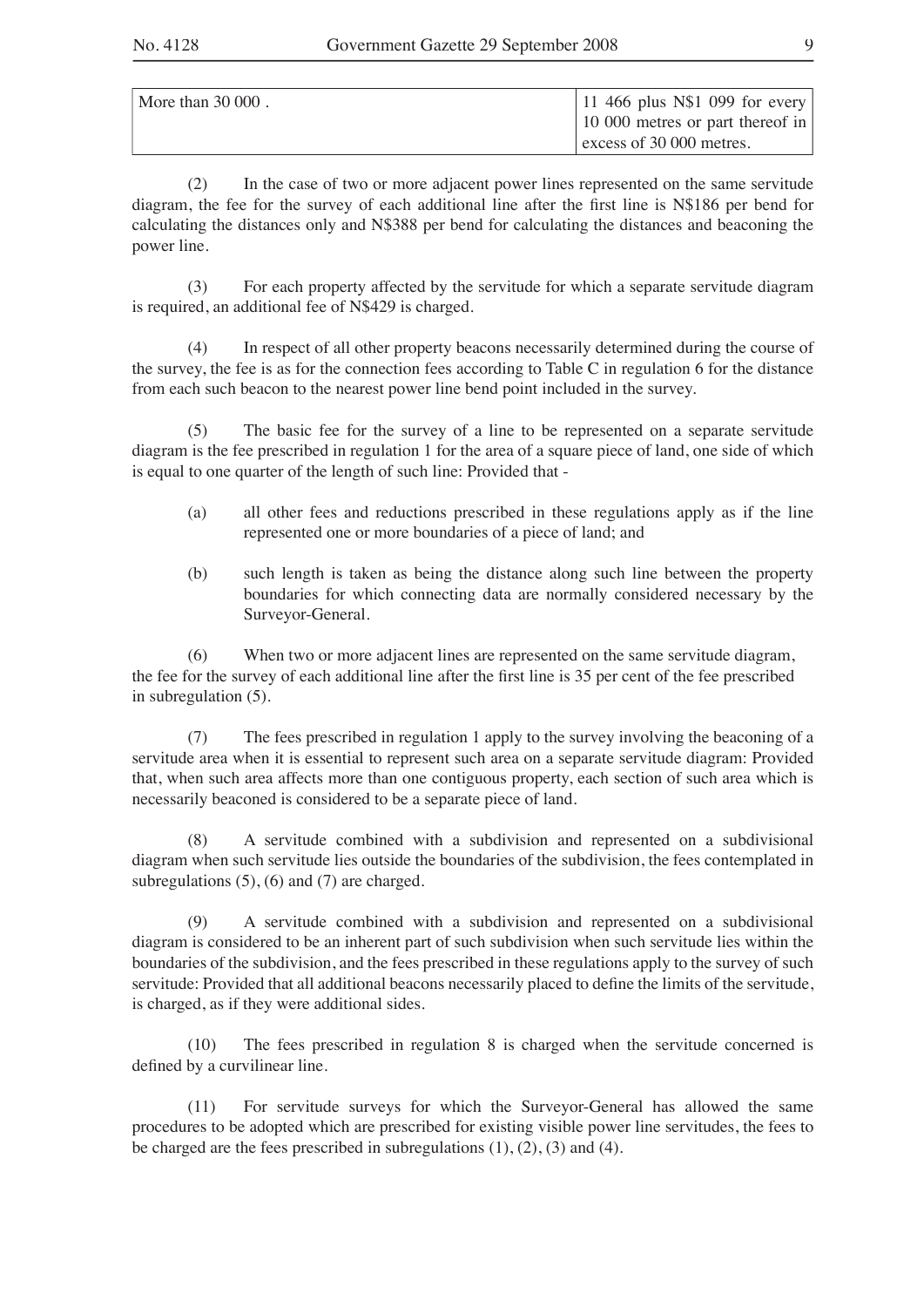#### **Travelling, transport and subsistence**

**11.** (1) A fee for the forward and the return journey between a land surveyor's headquarters and the site of the survey or from the place where he or she was last employed to such site and onwards to other work is charged at a rate of N\$5.59 per kilometre: Provided that -

(a) such fee is charged for only one completed journey with one vehicle, unless substantial reasons exist for additional journeys being made or additional vehicles being used;

(b) no such fee is charged for travelling and transport during the performance of a survey for which a basic fee is charged.

(2) An additional fee is charged for the time occupied during the forward and return journeys between the land surveyor's headquarters and the site of the survey for one land surveyor, one technical assistant and labourers being necessarily transported for the performance of the survey, and which fee, unless a different prior written agreement has been entered into between the land surveyor and the client, is determined -

- (a) at a rate of N\$359 per hour in respect of the land surveyor; or
- (b) at a rate of 0,15 per cent, per hour, of the gross annual remuneration in respect of a technical assistant or labourer.

(3) When free accommodation is not provided at the site of the survey, the land surveyor must charge travelling and transport expenses at the rate prescribed in subregulations (1) and (2) in respect of one forward and one return journey per day between the site of the survey and -

- (a) his or her headquarters; or
- (b) the nearest suitable accommodation; or
- (c) the free accommodation provided elsewhere by the client,

Provided that -

- (i) the distance for which such fee is charged does not exceed 300 kilometres per day; and
- (ii) no fees may be charged in terms of this subregulation for the first day devoted to the survey.

(4) When accommodation is supplied by the land surveyor away from his or her headquarters, he or she may charge N\$585 per day for himself or herself and for each technical assistant, and N\$455 per day for each of his or her labourers, unless a prior written agreement has been entered into between the land surveyor and the client that the land surveyor may recover his or her actual expenses.

#### **Line clearing**

**12.** (1) When it is essential for the performance of a survey that vegetation be cleared, the time necessarily spent by the land surveyor solely on supervising such clearing is charged at a rate of N\$362 per hour: Provided that -

(a) the land surveyor must ensure that the clearing is done as economically and expeditiously as possible;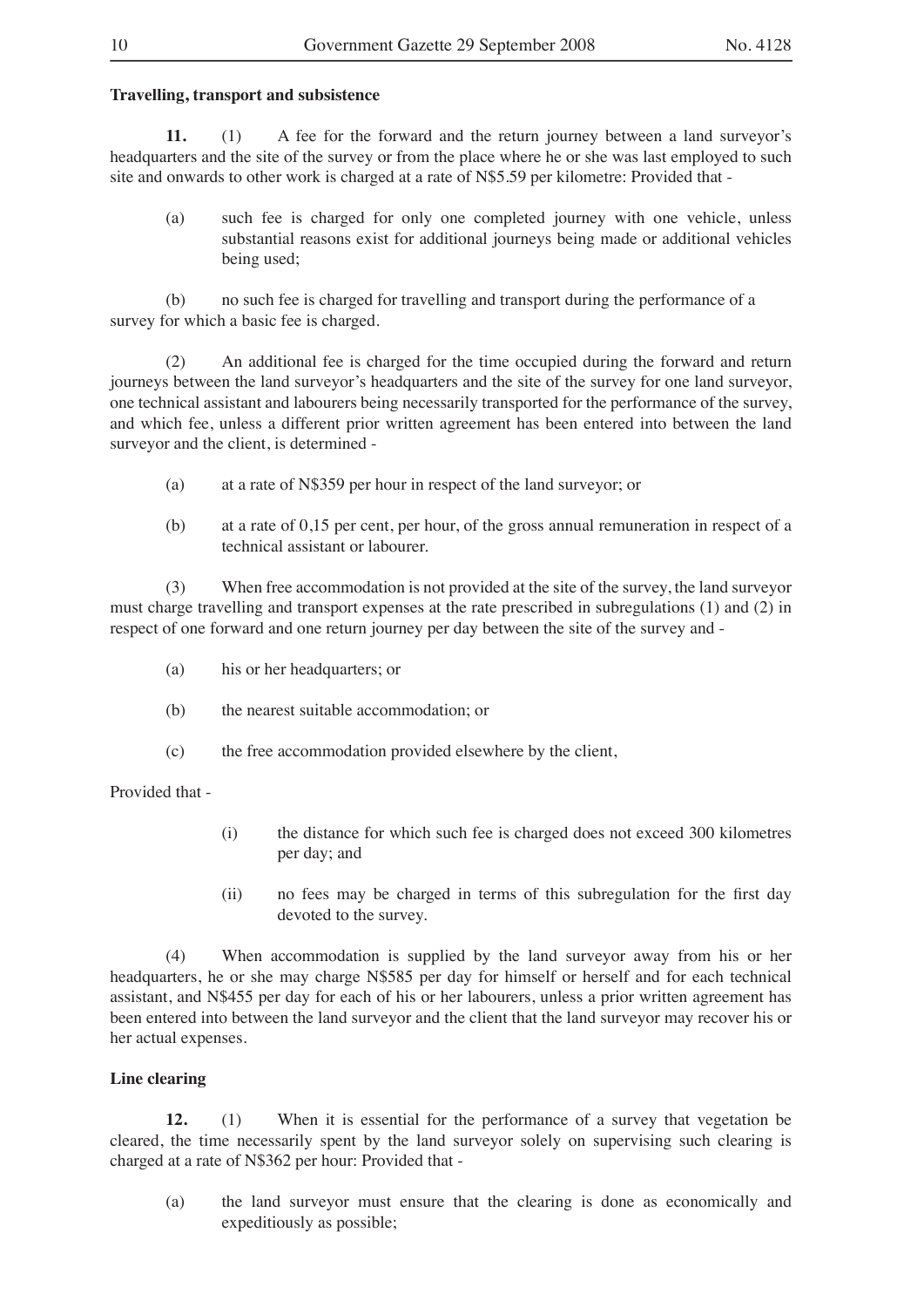(b) whenever practicable, the client must be afforded the opportunity of having the necessary clearing done and supplying the necessary labour.

(2) The cost of labour supplied by the land surveyor for the clearing may be recovered from the client.

#### **Abnormal circumstances**

**13.** (1) The fees prescribed in Table B and subregulation (3)(b), (m) and (n) of regulation 1, regulations 4, 5, 6, 7, 10 and 11(1) are, in the case of surveys in the registration divisions mentioned in Column 1 below, increased by the percentages mentioned opposite thereto in Column 2 below:

| <b>COLUMN1</b><br><b>Registration Division</b> | <b>COLUMN 2</b><br>Percentage increase |
|------------------------------------------------|----------------------------------------|
| А                                              | 20%                                    |
| B                                              | 35%                                    |
|                                                | 15%                                    |
|                                                | 15%                                    |
|                                                | 15%                                    |

(2) In the survey of pieces of land in an existing township, the fees prescribed in Table A, for those pieces of land upon which one or more buildings have been erected, are increased by N\$840 or 60% of the relevant fees so prescribed, whichever is the lesser.

#### **Miscellaneous**

- **14.** For professional work not provided for elsewhere in these regulations -
- (a) a fee of N\$514 per hour is charged: Provided that where an approved society representing professional land surveyors or technical surveyors or survey technicians has set a tariff for the work in question, a fee is charged in accordance with such tariff, but such fee may not exceed N\$514 per hour;
- (b) the following costs must be recovered
	- (i) N\$5.59 per kilometre in respect of motor transport supplied by the land surveyor during the performance of a survey;
	- (ii) the amount of disbursements for beacon material;
- (c) an amount per hour or part thereof which is equal to 0,15 per cent of the gross annual remuneration of technical assistant or labourer necessarily employed for the work in question is charged;
- (d) a fee per day or part thereof is charged for appropriate equipment employed for the work and is calculated by applying the replacement value of the equipment and current commercial prime lending rates and linearly interpolating the relevant amounts in Table E.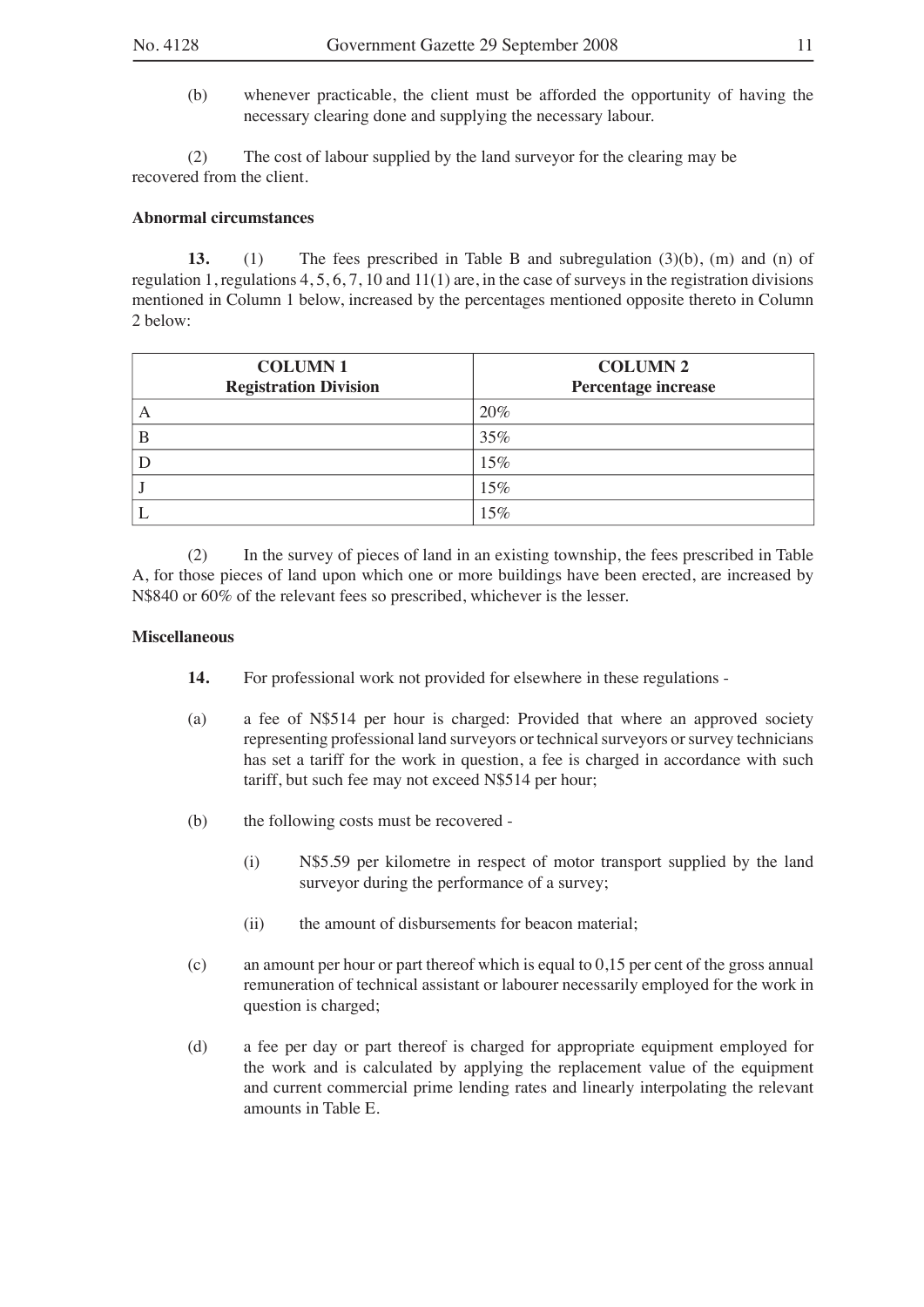### TABLE E

| <b>Replacement Value</b> | <b>Current Prime Commercial Lending Rates</b> |              |          |                  |          |  |
|--------------------------|-----------------------------------------------|--------------|----------|------------------|----------|--|
| of Equipment             | $10\%$                                        | 15%          | $20\,\%$ | 25%              | 30%      |  |
|                          | <b>Daily Rates</b>                            |              |          |                  |          |  |
| <b>N\$</b>               | N\$                                           | <b>N\$</b>   | N\$      | N\$              | N\$      |  |
| $\overline{0}$           | $\overline{0}$                                | $\mathbf{0}$ | $\theta$ | $\boldsymbol{0}$ | $\theta$ |  |
| 5000 or less             | 22                                            | 24           | 27       | 29               | 32       |  |
| 10000                    | 44                                            | 48           | 53       | 58               | 64       |  |
| 15000                    | 66                                            | 73           | 80       | 87               | 95       |  |
| 20000                    | 88                                            | 97           | 106      | 117              | 127      |  |
| 25000                    | 110                                           | 121          | 133      | 146              | 159      |  |
| 30000                    | 131                                           | 145          | 160      | 175              | 191      |  |
| 35000                    | 153                                           | 169          | 186      | 204              | 222      |  |
| 40000                    | 175                                           | 194          | 213      | 233              | 254      |  |
| 45000                    | 197                                           | 218          | 240      | 262              | 286      |  |
| 50000                    | 219                                           | 242          | 266      | 291              | 318      |  |
| 55000                    | 241                                           | 266          | 293      | 320              | 349      |  |
| 60000                    | 263                                           | 291          | 319      | 350              | 381      |  |
| 65000                    | 285                                           | 315          | 346      | 379              | 413      |  |
| 70000                    | 307                                           | 339          | 373      | 408              | 445      |  |
| 75000                    | 329                                           | 363          | 399      | 437              | 476      |  |
| 80000                    | 351                                           | 387          | 426      | 466              | 508      |  |
| 85000                    | 373                                           | 412          | 452      | 495              | 540      |  |
| 90000                    | 394                                           | 436          | 479      | 524              | 572      |  |
| 95000                    | 416                                           | 460          | 506      | 553              | 603      |  |
| 100000                   | 438                                           | 484          | 532      | 583              | 635      |  |
| 105000                   | 460                                           | 508          | 559      | 612              | 667      |  |
| 110000                   | 482                                           | 533          | 586      | 641              | 699      |  |
| 115000                   | 504                                           | 557          | 612      | 670              | 730      |  |
| 120000                   | 526                                           | 581          | 639      | 699              | 762      |  |
| 125000                   | 548                                           | 605          | 665      | 728              | 794      |  |
| 130000                   | 570                                           | 630          | 692      | 757              | 826      |  |
| 135000                   | 592                                           | 654          | 719      | 787              | 858      |  |
| 140000                   | 614                                           | 678          | 745      | 816              | 889      |  |
| 145000                   | 636                                           | 702          | 772      | 845              | 921      |  |
| 150000                   | 657                                           | 726          | 798      | 874              | 953      |  |
| 155000                   | 679                                           | 751          | 825      | 903              | 985      |  |
| 160000                   | 701                                           | 775          | 852      | 932              | 1016     |  |
| 165000                   | 723                                           | 799          | 878      | 961              | 1048     |  |
| 170000                   | 745                                           | 823          | 905      | 990              | 1080     |  |
| 175000                   | 767                                           | 847          | 932      | 1020             | 1112     |  |
| 180000                   | 789                                           | 872          | 958      | 1049             | 1143     |  |
| 185000                   | 811                                           | 896          | 985      | 1078             | 1175     |  |
| 190000                   | 833                                           | 920          | 1011     | 1107             | 1207     |  |
| 195000                   | 855                                           | 944          | 1038     | 1136             | 1239     |  |

## DAILY RATES TO BE CHARGED FOR EQUIPMENT